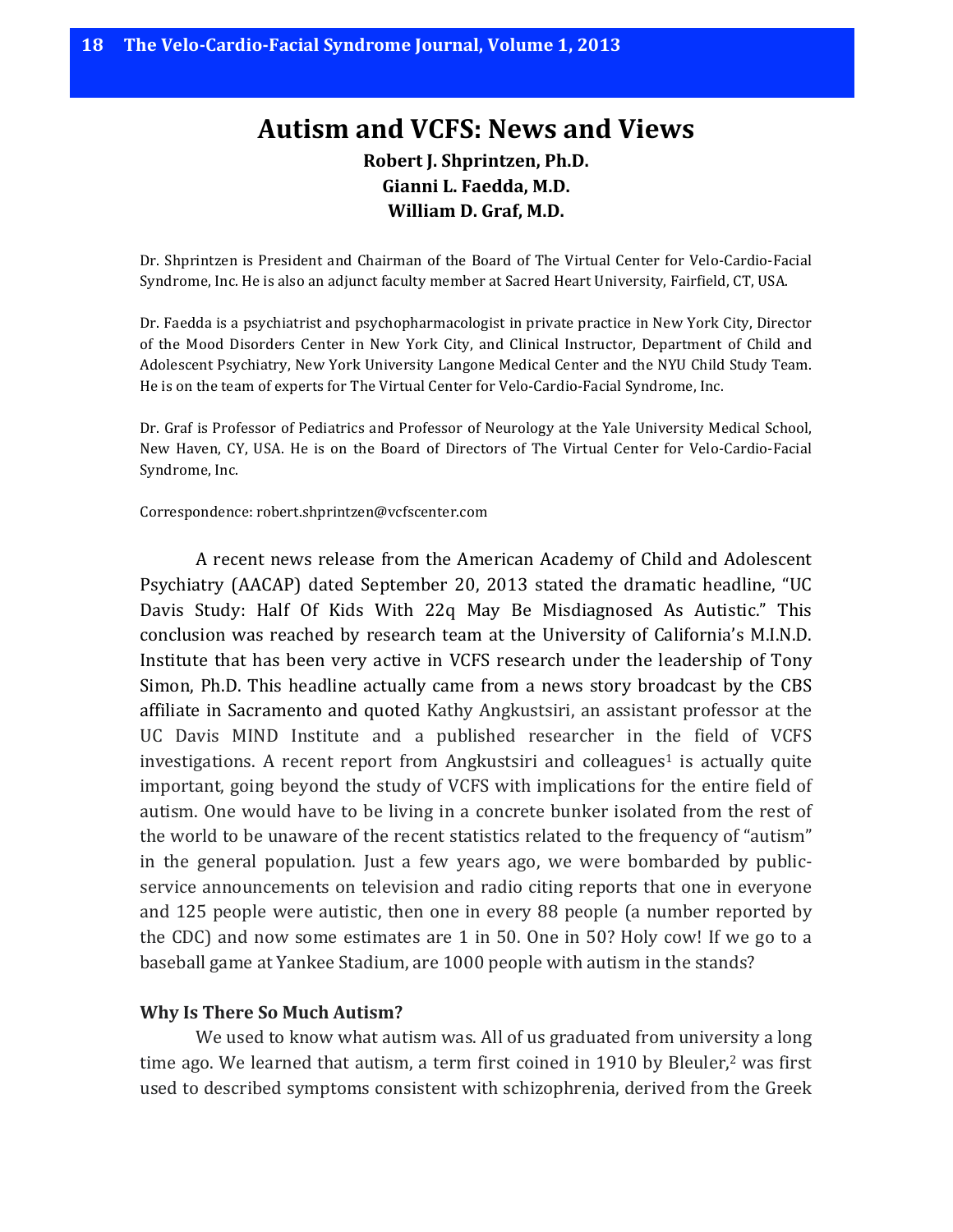to mean self-absorption. The study of autism as a developmental disorder and its early delineation was introduced by Leo Kanner in 1943.<sup>3</sup> Kanner, often acknowledged to be the founder of the field of child psychiatry, was followed by Bruno Bettelheim of the University of Chicago who became a champion of research and publication in autism, adopting a theory that stressed nurture as a more important factor than nature as the cause of autism.<sup>4</sup> What is clear is that many of the children who today are diagnosed as being autistic would never have been recognized by Bettelheim, Kanner, and others of their generation as being "autistic." The definition of autism began to expand to explain phenomena such as social awkwardness, withdrawn behavior, a variety of cognitive peculiarities, and, in some circumstances, behavior that was not at all abnormal, especially in children who had cognitive impairments or early histories of chronic illness. The diagnosis expanded to "autistic-like" behaviors, "Autism Spectrum Disorder," and included previously distinct disorders including "Asperger's syndrome" and "Pervasive Developmental Delay." How could that happen under our very noses?

# **Distinguishing a Neurological Disease, a Neurodevelopmental Disorder, a Sign,** and a Syndrome

The word "disease" can have a variety of definitions depending on context, but in the world of medicine, a disease has a distinct meaning. According to the Oxford Dictionary, a disease is: a disorder of structure or function in a human, animal, or plant, especially one that produces specific signs or symptoms…and is not simply a direct result of physical injury. The key here is that a disease causes progressive signs and symptoms. In other words, when a person has a cold (the disease), the symptoms include sneezing, congestion, coughing, runny nose, etc. Sneezing is not a disease, it is a symptom (and it is not progressive). While all colds result in sneezing, not all sneezing is the result of colds. People sneeze from allergies, something tickling their nose, or sinusitis. Diseases have direct causes. In the case of a cold, it is a virus that infects the mucus membrane of the upper respiratory tract. So, what is autism? Is it a disease, a developmental disorder, a symptom or group of recognizable signs and symptoms?

Being more specific, because many people believe there are numerous genetic causes of autism, we can look at what genetic syndromes are. An international working group was convened in the 1980s to deliver a consensus opinion about a definition for a syndrome. They did so, coming up with a simple, yet inclusive definition that has stood the test of time. A syndrome was defined as multiple anomalies in a single individual with all of those anomalies having a common cause. An anomaly is simply something, either physical or behavioral, that is considered to be abnormal. Tetralogy of Fallot and cleft palate are physical anomalies, learning disabilities and ADHD are behavioral anomalies because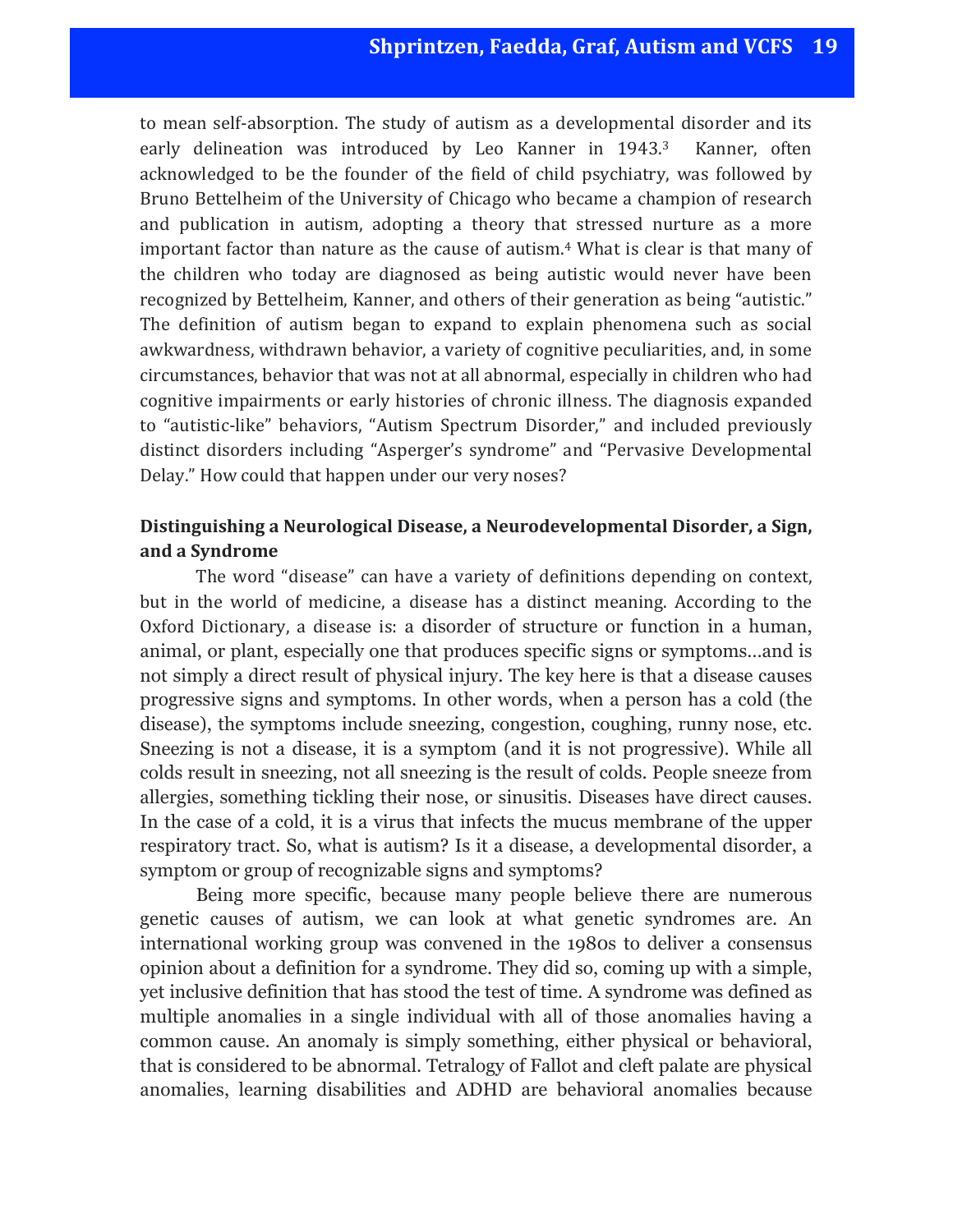# **20** The Velo-Cardio-Facial Syndrome Iournal, Volume 1, 2013

they are assessed by what the person is doing, rather than a physical measurement or biochemical laboratory test. Velo-cardio-facial syndrome is a syndrome because the observed anomalies in a single individual with VCFS such as cleft palate, congenital heart disease, learning disorders, immune disorders, hypotonia, speech problems, psychiatric issues, etc. would not be present in that individual were it not for the specific deletion of DNA from chromosome 22q11.2. Any one of these anomalies can occur in individuals who do not have that deletion, but they will not occur in the same recognizable pattern with the same predictable outcome. For example, if we simply list congenital heart disease, "developmental delay," feeding difficulties in infancy, and palate abnormalities, we could find dozens of syndromes with those same findings, such as Down syndrome, fetal alcohol syndrome, Apert syndrome, CHARGE syndrome, Cornelia de Lange syndrome, and Melnick-Needles syndrome to name only a few. However, no one would confuse these other syndromes with VCFS because the pattern of the full range of anomalies and even the overall appearance of such cases is dramatically different. Moreover, each has a completely different cause unrelated to chromosome 22 deletions. They are all syndromes, but they are different syndromes from VCFS.

So, disorders, diseases and syndromes have specific causes, and a range of signs and symptoms. Among those signs and symptoms are behavioral anomalies consistent with autism (functional impairment in natural play, socialization, and language). All of the signs and symptoms consistent with the diagnosis of autism are behavioral. None are physical. How is autism diagnosed? At the non-standardized level (meaning based on observation alone), autism is diagnosed by listing observed features, or symptoms derived from histories obtained from parents, and determining if those symptoms are consistent with what the examiner considers to be autism. At the standardized level, the diagnosis is made using a predetermined list of signs and symptoms from parental questionnaires that have been accepted by the research and academic community to be rigorous and thorough assessments based on observation, history, and probing questions. One such test is the ADOS, the **A**utism **D**iagnostic **O**bservation **S**chedule, and similar commercially available instruments, all of which are similar in terms of their methods. The ADOS (now the ADOS-2), first devised in 1989 by Catherine Lord and colleagues<sup>5</sup> is a series of tasks that involve interaction between the examiner and the person being tested that allow observations of behavior. Those observations are then plugged in to categories listed on the score sheet. These responses are then counted with the score being compared to established "norms" and that score is used to determine the diagnosis. Is this a valid approach? For example, let us apply this same method to sneezing, congestion, coughing, and runny nose on a mythical test called the CDOS...the Cold Diagnostic Observation Schedule. The test provides these as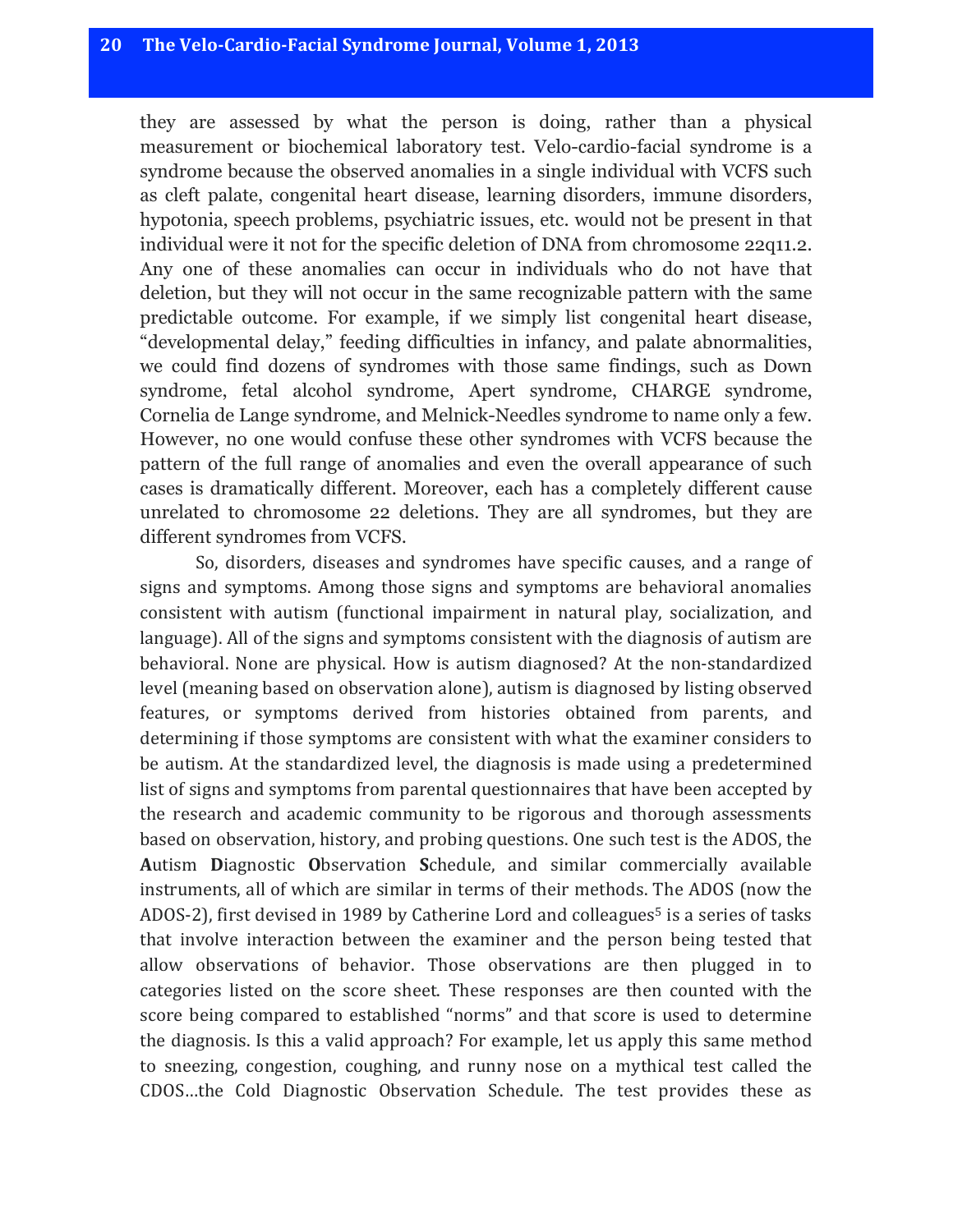categories to check off, and if three out of four are present, you have a cold. Of course, if it is September in New York State and the goldenrod and ragweed are in bloom, it may be allergic rhinitis and what we used to call "hay fever." The basic principal of the ADOS and similar tests is that symptoms  $=$  a disorder or disease, or symptoms are indicative of a disorder or disease. This is a principal with which we strongly disagree because disorders, diseases (and syndromes) are only present when the causes are present and the cause is correctly identified. Without the virus, there is no cold, without the deletion, there is no VCFS.

What is autism? As we understand it today, autism is a group of signs and symptoms, not a disease. Autism is a group behaviorally defined neurodevelopmental disorders—most of which probably have a genetic basis. The unusual behaviors that were initially (and still are today) considered to be hallmarks of autism may not have a specific cause. These signs of autism include stereotypical behaviors (arm flapping, rocking, head banging, etc.), cognitive deterioration, repetitive behaviors, compulsive behavior, resistance to change, rituals, and some self-injurious behaviors. For parents of children with VCFS, at least some of these signs and symptoms sound familiar. Although stereotypic behaviors are not very common in VCFS, repetitive behaviors are, compulsive behaviors are, resistance to change, and skin or nail picking, scratching of sores and other behaviors that might be considered to be self-injurious, are also common. So, does this constitute autism?

If the definition of autism is a score on a checklist or the number of positive symptoms consistent with what has been defined as autism, then many children with VCFS will probably qualify for the diagnosis. In a paper published in 2006, Vorstman et al. $6$  reported that  $50\%$  of a sample of 60 children with VCFS qualified for the diagnosis of autism spectrum disorder. This report was criticized in print by Eliez in a Letter to the Editor of the same journal, $7$  and at the annual meeting of The Velo-Cardio-Facial Syndrome Educational Foundation in Strasbourg in 2006 by both Dr. Eliez and others, including authors of this editorial. The gist of the criticisms were that the behaviors seen in children with autism (meaning what anyone would recognize as autism) do not resemble what is seen in children with VCFS except in rare cases. Eliez reported that autistic behaviors, specifically as they relate to communication, were seen in only 3% of his sample of 300 children with VCFS. Eliez also expressed concern about drawing potential clinical and treatment implications to management, especially in relation to gaze avoidance, verbal skills, and approaches to social situations that he thought were incompatible with proper management in VCFS. Vorstman replied to Eliez' response, stating, "...we appreciate the comments brought forward by Eliez. We do believe, however, that he has not presented convincing arguments to dismiss our finding of a high prevalence of ASD in  $22q11DS."$ <sup>8</sup> The collective experience of the authors of this editorial is expansive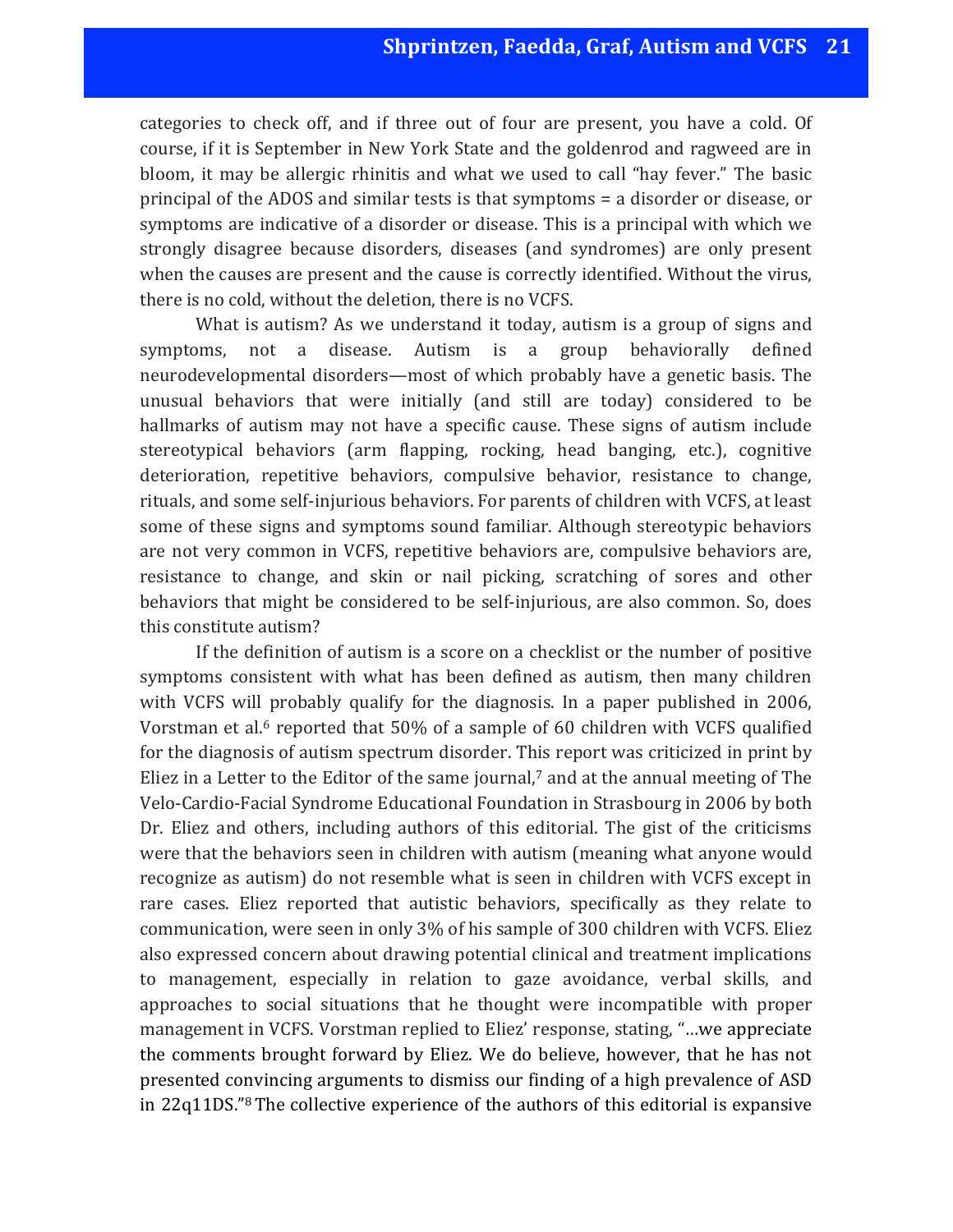and includes well over 1,000 cases and we cannot agree with the conclusions of Vorstman et al.

Does autism occur in children with VCFS? If we focus in on what we truly know to be autism, then the answer is yes, but it occurs with very low frequency and in the case of VCFS, we understand the reason why the symptoms occur. VCFS is a neurodevelopmental syndrome with a wide range of cognitive and behavioral disturbances that overlap with some of the features of autism. However, the number of cases of VCFS comprise a very, very small percentage of children who meet the current criteria for a diagnosis of Autism Spectrum Disorder. For most of the children who truly qualify for the diagnosis of autism, there is still no specific identifiable biological cause. There have been many studies that have attempted to isolate genetic contributions to autism or specific brain anomalies, but to date, there is no solid evidence for a single or specific cause for all, or even most cases of autism. 

We have heard from many parents of children with VCFS who have been given the diagnosis of autism that even though they realize that the diagnosis may not be the most appropriate label, they are glad to have it because it will give their children access to additional services. But what kind of services? Eliez has pointed out that treatments for children with true autism may not advisable or applicable to children with VCFS. $6$  Moreover, there is often very good management of learning, social and behavioral disorders in VCFS that fall outside of the realm of autism management. The entire purpose of an accurate diagnosis is more effective treatment. More treatment is of no advantage if the treatment is not specific to the disorder.

#### **Sensitivity and Specificity**

In explaining the burgeoning rate of autism diagnoses in the general population, one has to scratch their head and wonder why this is occurring. One possible explanation is that autism is really on the rise. If that is the case, then with a reported prevalence of one case per 50 children, we would expect the birth rate to drop dramatically. This is actually not meant to be a facetious comment. That number is scary! Even at face value, most people would probably find it difficult to accept. Of course, if one accepts this increase as fact, it is natural to wonder about the causes. The public has been exposed to many hypotheses including the use of thimerosal as a preservative in childhood vaccinations. The outcome was that many parents chose to avoid inoculating their children against potentially dangerous diseases such as measles, mumps, varicella, and pertussis even in the face of large studies that showed no link between thimerosal preserved vaccines and autism.<sup>9</sup> The risk of making spurious assumptions or correlations can be dangerous.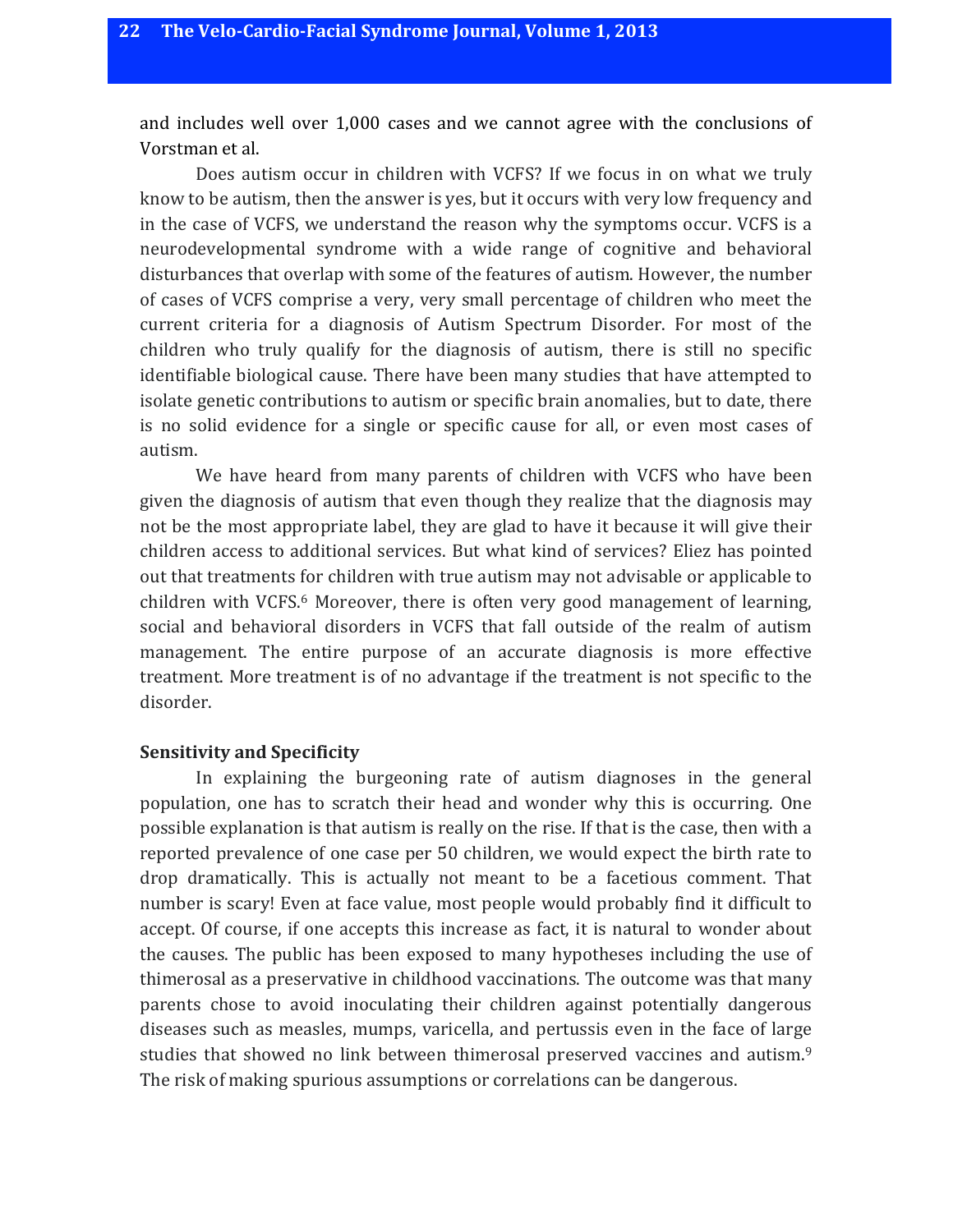Another explanation is that the rate of autism has always been high, but we are just recognizing it now. This seems unlikely given the intensity of study of autism over the years, including the major efforts begun in the 1960s because of the attention spurred by the work of Bettelheim and others.

Another explanation is the expanding scope of what is considered to be autism. There is little doubt that this is happening. Diagnostic criteria are constantly shifting as demonstrated by the recent release of the DSM-5 guidelines. There are major differences between the Diagnostic and Statistical Manual of Mental Disorders in its fourth version (DSM-IV) and its most recent version (DSM-5). Perhaps the reason is that diagnoses that depend entirely on behavioral signs and symptoms are not actually describing specific disorders or diseases, but rather symptom groups that are not necessarily specific to a single cause.

The last possible explanation is that the diagnostic tests currently being used are overly sensitive and not very specific. Diagnostic tests require high sensitivity (detecting a disease when it is present) and high specificity (making sure the diagnosis is identifying the correct disease). It is possible for tests to be too sensitive and not very specific. Perhaps this is the case with the current diagnostic battery for identifying autism.

### **Causality and Psychiatric Issues**

It is interesting to find VCFS as a specifier for ASD. In fact VCFS, having a known cause, is a disease entity, unlike most DSM "disorders," and commonly presents with some symptoms that are also criteria for ASD, as well as bipolar disorder, several anxiety disorders, major depressive disorder and schizophreniform disorder.

The fact that some or many VCFS cases are misdiagnosed as ASD might be useful as far as access to services is concerned, but does not guarantee that these services are appropriate, evidence-based and developmentally appropriate. As VCFS cases appear to manifest a variety of developmental and cognitive-behavioral disturbances, rather than trying to fit VCFS into ASD or Childhood Schizophrenia, we should focus on what VCFS is teaching us about psychopathology, learning, psychosis and development. We must also keep in mind that in many VCFS cases, early speech, verbal and learning issues can follow traumatic childhood vears with extensive medical treatment, hospitalization, anxiety disorders, and the inherent developmental delays. Culling out the pathogenesis of anxiety disorders, especially separation and social anxiety disorder and its association with executive function deficits can often lead to social isolation, withdrawal, regression and cognitive decline. These findings overlap with diagnostic criteria for autism checklists.

At different times, VCFS cases can meet a variety of diagnoses, but the only diagnosis they actually have is VCFS. They might meet criteria, at different times, for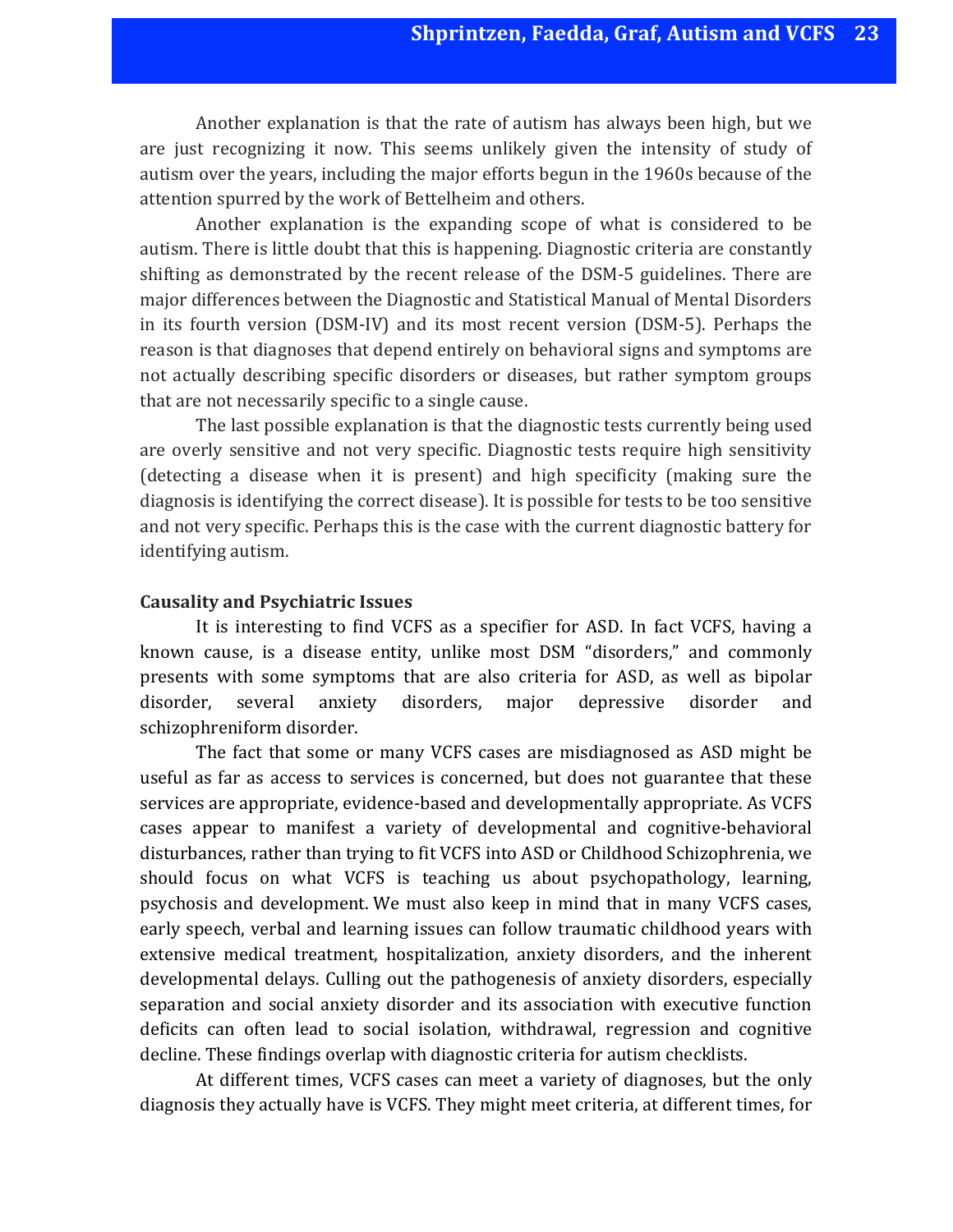different diagnoses. The variety of developmental, neuropsychological and behavioral disturbances in VCFS of developing one of three psychiatric diagnoses: Schizophrenia, Bipolar Disorder or ASD makes VCFS the Copy Number Variant (CNV) most likely to predict psychiatric illness. Its manifestations are DSM scientists' nightmare. They cut across internalizing, externalizing, neurotic, psychotic, anxiety, autistic, mood, schizophrenic disorders, learning disorders and intellectual disability.

## **Summary**

In many clinical settings, the core components of autism spectrum disorder that often lead to the diagnosis are typically three findings as stated earlier: relative deficits in communication and language; socialization deficits; and abnormal play skills as a young child. These are all broad and relative neurological deficits that are behaviorally defined. Many years ago, these were called "soft signs" of underlying neurologic abnormalities. The breadth and vagaries of these core components open the floodgates to allow up to  $2\%$  of all children to fall into the ASD spectrum, and these core components are present in most children with VCFS. If we continue to allow broad categories of persons who are just different in their neurologic function and ability to fit a diagnosis, there will be labels for broad nonspecific groups of people yet to come. This same phenomenon is being observed for ADHD and learning disabilities where diagnoses have more than doubled over the years. VCFS overlaps all of these conditions, and the number of diagnoses that can be attached to children with the syndrome continue to expand.

# **Conclusion**

The recent announcement from AACAP prompted by our friends at the MIND institute at the University of California, Davis is an important one and could have broader implications than those related to VCFS. Let us hope so.

# **REFERENCES**

- 1. Angkustsiri K, Goodlin-Jones B, Deprey L, Brahmbhatt K, Harris S, Simon TJ (2013). Social impairments in chromosome  $22q11.2$  deletion syndrome  $(22q11.2DS)$ : autism spectrum disorder or a different endophenotype?
- 2. Kuhn R (2004). Eugen Bleuler's concepts of psychopathology. *History of Psychiatry*, 15:361-366.
- 3. Kanner L (1943). "Autistic disturbances of affective contact". *Nervous Child* 2:217–250.
- 4. Bettelheim B (1967). The Empty Fortress: Infantile Autism and the Birth of the Self. New York: The Free Press.